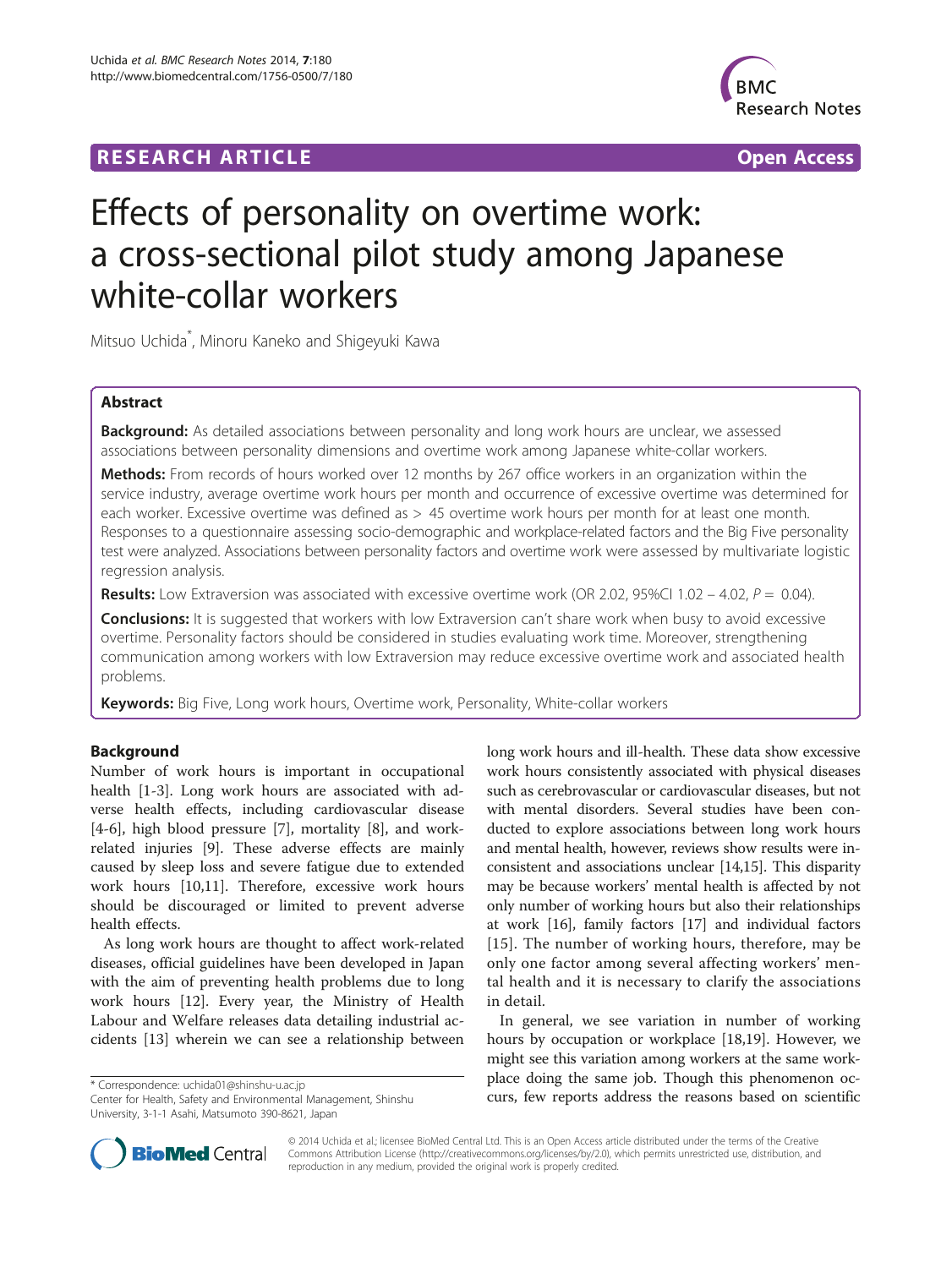theory. Although some reports have shown work hour variation is related to workload [\[20,21\]](#page-7-0), position [[22](#page-7-0)], immersion [[23,24\]](#page-7-0) or type A personality [[6,25](#page-7-0)-[27\]](#page-7-0), there is little information relating number of working hours to occupational health. This paucity of information may be one reason why the association between number of work hours and mental health is unclear.

Personality is known to be an important factor in human behavior and mental health. Recently a significant body of literature has accumulated to support the five-factor theory of personality in which factors such as Extraversion or Conscientiousness have been shown to be associated with symptoms of depression [[28](#page-7-0)-[30](#page-7-0)], work performance [[31](#page-8-0),[32\]](#page-8-0) or absenteeism of workers [[33](#page-8-0)]. Therefore, personality factor is speculated to be also associated with number of working hours. However, as far as the authors are aware, there are no reports clarifying the association between Big Five personality and number of working hours. If Big Five personality factors are associated with number of working hours, particular personality characteristics may play important roles in the association between number of working hours and workers' mental health. Thus, personality of workers is thought to be fundamental information to understanding the association.

Before planning a study regarding number of working hours and workers mental health, we thought to clarify the association between personality and number of working hours. Therefore, the aim of this study is to examine which Big Five factors are related to long work hours. Moreover, findings of this study may inform construction of further measurements of long work hours. Thus, we conducted this pilot study to examine associations between workers' scores on the Big Five personality test and number of working hours.

## Methods

#### Subjects

A total of 467 office workers employed in a service industry organization in August 2012 participated in this study. They worked during the day almost always seated at a personal computer, performing similar tasks such as making documents, responding to telephone calls, filing materials, and attending meetings. At the beginning of the study, leaflets explaining the study procedure were distributed to all workers. Written informed consent was obtained from all participants. All data were provided and analyzed anonymously. Of the 467 workers, 330 (70.7%) completed the questionnaire. After excluding 31 workers for whom complete work hour information was unavailable, 18 higher level managers who did not record their work time, 8 workers with severe illnesses, and 6 workers who submitted incomplete questionnaires, 267 workers were enrolled (57.2%). The study design and procedure were reviewed and approved by the Committee for Medical Ethics of Shinshu University (approval number 1790).

#### **Questionnaires**

A self-administered questionnaire comprising items regarding socio-demographic factors, workplace-related factors, and Big Five personality factors was distributed to every participant. Participants completed and immediately returned the questionnaire in a sealed envelope. The questions were based on those in previous published reports [\[20,24,](#page-7-0)[34](#page-8-0),[35\]](#page-8-0). Socio-demographic factors included sex (male, female), age (years), height (cm), weight (kg), average sleep per night (hours), drinking alcoholic beverages (every day, sometimes, occasionally, never), smoking (current smoker, ex-smoker, never smoker), physical exercise (every day, sometimes, occasionally, never), hobbies (yes, no), meal times (regular, irregular), current illness (yes, no), marital status (married, unmarried (including divorced or widowed)), educational level (postgraduate, graduate, graduate of junior college or technical training, no academic qualifications), stress at home (yes, no), and human relations at home (good, poor). Workplace-related factors included position within the company (manager or higher, assistant manager, chief, clerk, part-time worker) and commuting time (minutes). The factors also included job demand, decision latitude, and social support [\[36,37](#page-8-0)] according to the Japanese version of Brief Job Stress Questionnaire [[38](#page-8-0)]. In addition, work-time related factors were assessed using the following negative and positive attitude questions. Negative factors: can you take paid holidays?; do you have an opportunity to stop work to go home?; do you have difficulty going home due to concern about other workers?; do you have a fear of the boss?: Positive factors: do you have work motivation?; do you have a work purpose?; do you have success motivation?; do you feel gratitude for your employment? These questions were also based on those in previous reports [\[20,24](#page-7-0)[,34\]](#page-8-0). These factors were assessed on a 4-point Likert scale (ranging from a score of 4 for high and 1 for low). The internal consistencies (Cronbach's alpha) of the Negative and Positive attitude questions were 0.55 and 0.57, respectively.

We assessed personality characteristics using the Big Five personality test [[39](#page-8-0)], based on the five-factor model which is generally accepted worldwide. The model describes an individual's personality along five dimensions, Extraversion, Agreeableness, Conscientiousness, Emotional stability, and Openness. In this study, the Japanese version of the Big Five personality test [[39](#page-8-0)] including 70 questions was applied. Scores for each characteristic range from 0 to 12 with 12 indicating a high degree of the characteristic. Scores were determined using Windows software accompanying the manual [[39](#page-8-0)] and applied for analysis in this study. In this study, the internal consistencies (Cronbach's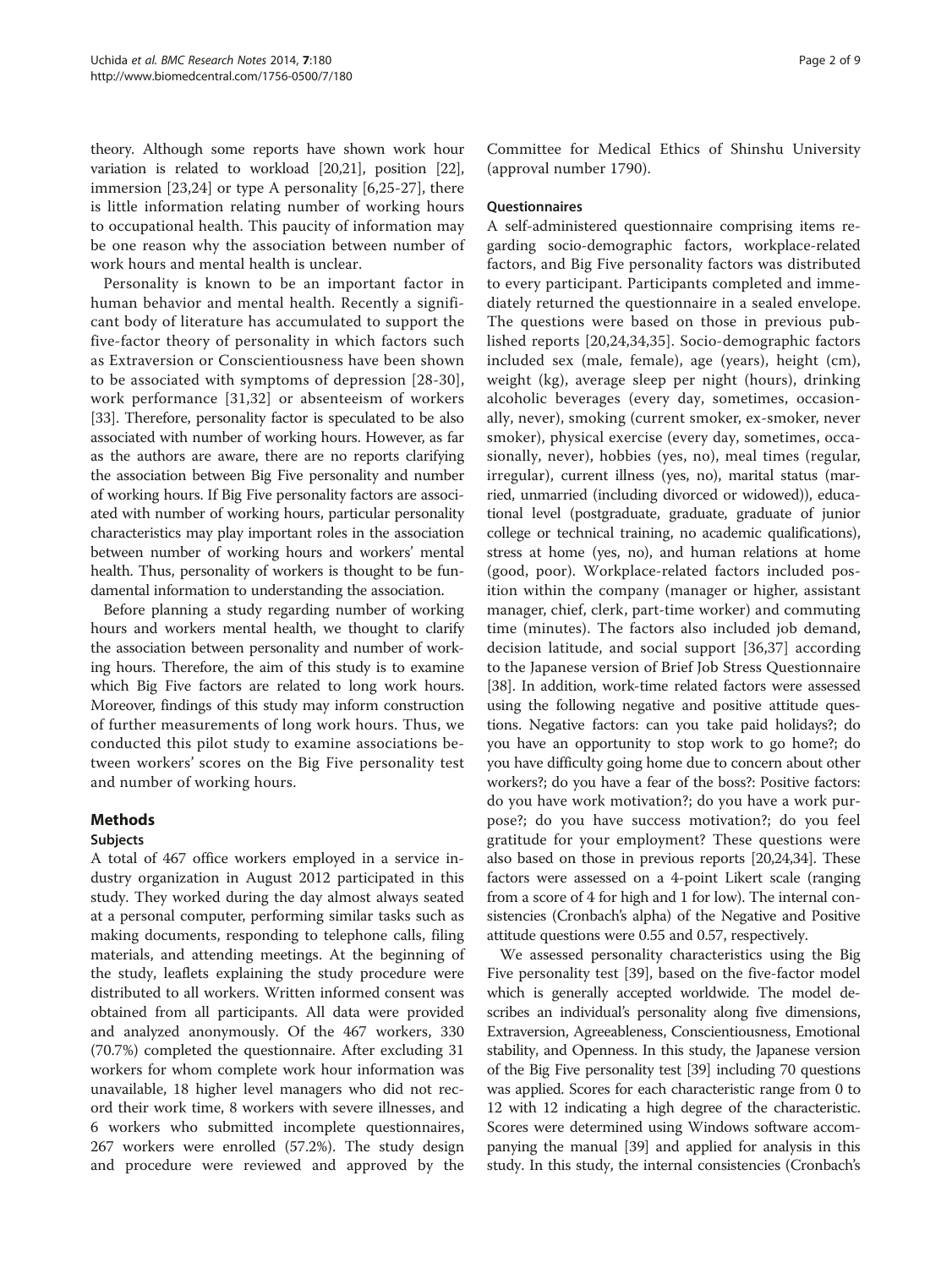alpha) of Extraversion, Agreeableness, Conscientiousness, Emotional stability and Openness were found to be 0.90, 0.76, 0.84, 0.91 and 0.81, respectively.

#### Number of working hours

In this sample, full-time workers were contracted to work from 08:30 to 17:15 daily with a 1 h lunch break amounting to a standard 7 h 45 min/day, 38 h 45 min/week and part-time workers were contracted to work a standard 30 h/week. The principal of the organization encouraged all workers to work a limited number of overtime hours. Additional work hours beyond the standard were counted as overtime work hours. All workers recorded their working time into their personal computers daily to be checked by their boss, thus allowing accurate determination of the number of hours worked by each subject. Such data recorded for the previous 12 months were obtained and used in this study.

As adverse health effects can be caused by not only permanent long work hours but also accumulation of overtime hours within a short period [[12](#page-7-0)], two outcome measures were employed to evaluate number of working hours. First, average number of overtime work hours, calculated as the average of 12 months of overtime for each worker and expressed as "hours per month", and second, excessive overtime work. In Japan, workers can work overtime by either working beyond the set number of hours per day or by working on their scheduled day off, to a maximum of 45 h/month, as prescribed by labor-management agreements; if these agreements include special clauses, workers can work more than this upper limit [[40\]](#page-8-0). Consequently, all workers are aware of their upper limit for overtime work hours, therefore, it is important to know whether workers breach the limit or not when evaluating long work hours. In this study, excessive overtime work was defined as that exceeding 45 h/ month at least once during the previous 12 months.

#### Statistical analysis

Participants were divided into 4 groups by age  $(20 – 29, 1)$ 30 – 39, 40 – 49, ≥ 50 years), 3 by BMI (< 18.5, 18.5 –  $25, \geq 25$ ), and 4 by work status (Assistant manager or higher, Chief, Clerk, Part-time worker). Other factors were dichotomized (yes/no, Likert scale  $1 - 2/3 - 4$  or suitable division according to preliminary calculations). In this study, each personality factor was dichotomized by median score into high-score group or low-score group to determine whether high personality score group did more overtime work than low personality score group or otherwise, respectively. Average numbers of overtime work hours were similarly treated with participants classified as long overtime work group or short overtime work group according to median overtime work hours. Subjects were classified as excessive overtime work occurrence group if

they worked overtime beyond 45 h/month at least once during 12 months or excessive overtime work nonoccurrence group if they did not. For statistical analysis, univariate and multivariate logistic regression models were used. First, a univariate regression model of sociodemographic and workplace-related factors for the two outcome measures were used as preliminary analysis. Subsequently, significant factors which were observed in the first step were used as adjusting factors for a multivariate regression model, and associations between the Big Five personality factors and the two outcome measures were evaluated. All dimensions of personality factors were analyzed independently to avoid overadjustment [\[33](#page-8-0)]. Associations were expressed as odds ratios (OR) and 95% confidence interval (95%CI). PASW 18.0 software (SPSS Inc., Chicago, IL) was used for all analyses, and  $P < 0.05$  was taken to indicate statistical significance.

### Results

Table [1](#page-3-0) shows details of the participants who comprised 142 male and 125 female workers, with most (38.2%) aged 30 – 39 years old. Participants worked a mean ± SD of 17.8 ± 13.0 overtime work hours per month over 12 months, with a median of 16 h (range 1.0 – 66.1 h). Workers were dichotomized into long overtime work group and short overtime work group 50% each according to the median (16 h) overtime work hours. Seventy-four participants (27.7%) worked excessive overtime at least once during the previous 12 months. Table [2](#page-3-0) shows the descriptive of the Big Five personality factors of participants. The scores were not distributed normally and the median scores were used to divide responses into two groups.

Table [3](#page-4-0) shows the univariate logistic regression model with, 8 factors, sex, BMI, meal times, position, job demand, taking paid holiday, stopping work, and fear of the boss that were significantly associated with both of the two outcome measures. In addition, 4 factors, age, marital status, decision latitude and difficulty going home were significantly associated with one of the two outcome measures. Four personality factors, Extraversion, Agreeableness, Conscientiousness and Emotional stability were significantly associated with excessive overtime work in this univariate model.

Table [4](#page-6-0) shows associations between personality and long overtime work hours and excessive overtime work. Twelve factors found significant in the univariate model plus the social support factor which is usually employed in occupational health surveys, comprised the 13 factors used as adjusting factors. We made correlation matrices within the Big Five personality factors and these 13 factors and no multicollinearity was found among them (the largest correlation was found between Emotional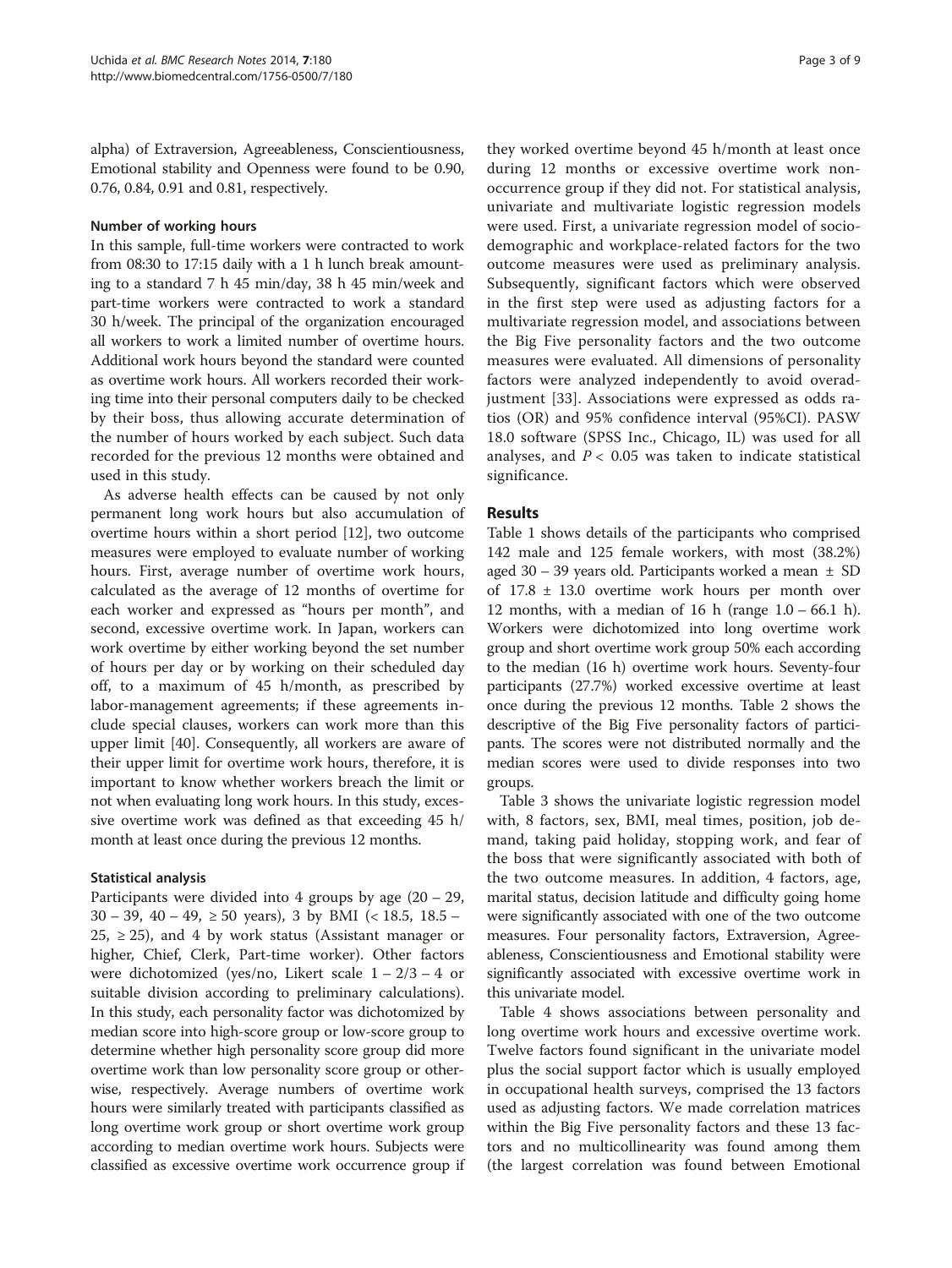#### <span id="page-3-0"></span>Table 1 Socio-demographic and workplace-related factors of the study population

| Classification                 | $n = 267$ | %    |
|--------------------------------|-----------|------|
|                                |           |      |
| Male                           | 142       | 53.2 |
| Female                         | 125       | 46.8 |
| $20 - 29$                      | 35        | 13.1 |
| 30-39                          | 102       | 38.2 |
| 40-49                          | 76        | 28.5 |
| $50-$                          | 54        | 20.2 |
| < 18.5                         | 32        | 12.0 |
| 18.5-25                        | 186       | 69.7 |
| $\geq$ 25                      | 49        | 18.4 |
| <6 hours                       | 37        | 13.9 |
| $\geq$ 6 hours                 | 230       | 86.1 |
| Never or occasionally          | 170       | 63.7 |
| Sometimes or more often        | 97        | 36.3 |
| Never or ex-smoker             | 226       | 84.6 |
| Current smoker                 | 41        | 15.4 |
| Never or occasionally          | 121       | 45.3 |
| Sometimes or more often        | 146       | 54.7 |
| Yes                            | 184       | 68.9 |
| <b>No</b>                      | 83        | 31.1 |
| Regular                        | 232       | 86.9 |
| Irregular                      | 35        | 13.1 |
| Yes                            | 67        | 25.1 |
| <b>No</b>                      | 200       | 74.9 |
| Married                        | 174       | 65.2 |
| Unmarried                      | 93        | 34.8 |
| Graduate or higher             | 139       | 52.1 |
| Under graduate                 | 128       | 47.9 |
| Yes                            | 103       | 38.6 |
| <b>No</b>                      | 164       | 61.4 |
| Good                           | 242       | 90.6 |
| Poor                           | 25        | 9.4  |
|                                |           |      |
| Assistant manager or<br>higher | 23        | 8.6  |
| Chief                          | 69        | 25.8 |
| Clerk                          | 94        | 35.2 |
| Part-time worker               | 81        | 30.3 |
| <30 minutes                    | 178       | 66.7 |
| ≥30 minutes                    | 89        | 33.3 |
| High                           | 179       | 67.0 |
| Low                            | 88        | 33.0 |
|                                |           |      |

#### Table 1 Socio-demographic and workplace-related factors of the study population (Continued)

| Decision latitude           | High           | 231 | 86.5 |
|-----------------------------|----------------|-----|------|
|                             | Low            | 36  | 13.5 |
| Social support              | High           | 196 | 73.4 |
|                             | Low            | 71  | 26.6 |
| Taking paid holiday         | Yes            | 218 | 81.6 |
|                             | <b>No</b>      | 49  | 18.4 |
| Stopping work               | Yes            | 102 | 38.2 |
|                             | <b>No</b>      | 165 | 61.8 |
| Difficulty going home       | Yes            | 55  | 20.6 |
|                             | <b>No</b>      | 212 | 79.4 |
| Fear of the boss            | Yes            | 59  | 22.1 |
|                             | <b>No</b>      | 208 | 77.9 |
| Work motivation             | Yes            | 226 | 84.6 |
|                             | <b>No</b>      | 41  | 15.4 |
| Work purpose                | Yes            | 213 | 79.8 |
|                             | N <sub>o</sub> | 54  | 20.2 |
| Success motivation          | Yes            | 54  | 20.2 |
|                             | <b>No</b>      | 213 | 79.8 |
| Gratitude for<br>employment | Yes            | 226 | 84.6 |
|                             | No             | 41  | 15.4 |

stability and fear of the boss;  $r = -0.24$ ). Extraversion was found to be significantly associated with excessive overtime work (OR 2.02, 95%CI 1.02 – 4.02, P = 0.04), whereas the other four Big Five personality factors showed no associations in either model.

## Discussion

In this pilot study, associations between the Big Five personality factors and long overtime work hours and

Table 2 Descriptive of the Big Five personality factors for the study population

| <b>Big Five personality factors</b> |     |          |
|-------------------------------------|-----|----------|
| Extraversion                        | 4.4 | ± 4.0    |
|                                     | 3   | $(0-12)$ |
| Agreeableness                       | 8.7 | ± 2.6    |
|                                     | 9   | $(0-12)$ |
| Conscientiousness                   | 6.5 | ± 3.5    |
|                                     | 7   | $(0-12)$ |
| Emotional stability                 | 5.7 | ± 4.2    |
|                                     | 5   | $(0-12)$ |
| Openness                            | 3.7 | ± 3.1    |
|                                     | 3   | $(0-12)$ |

Personality factor scores and overtime work hours are shown as mean ± SD and median (range).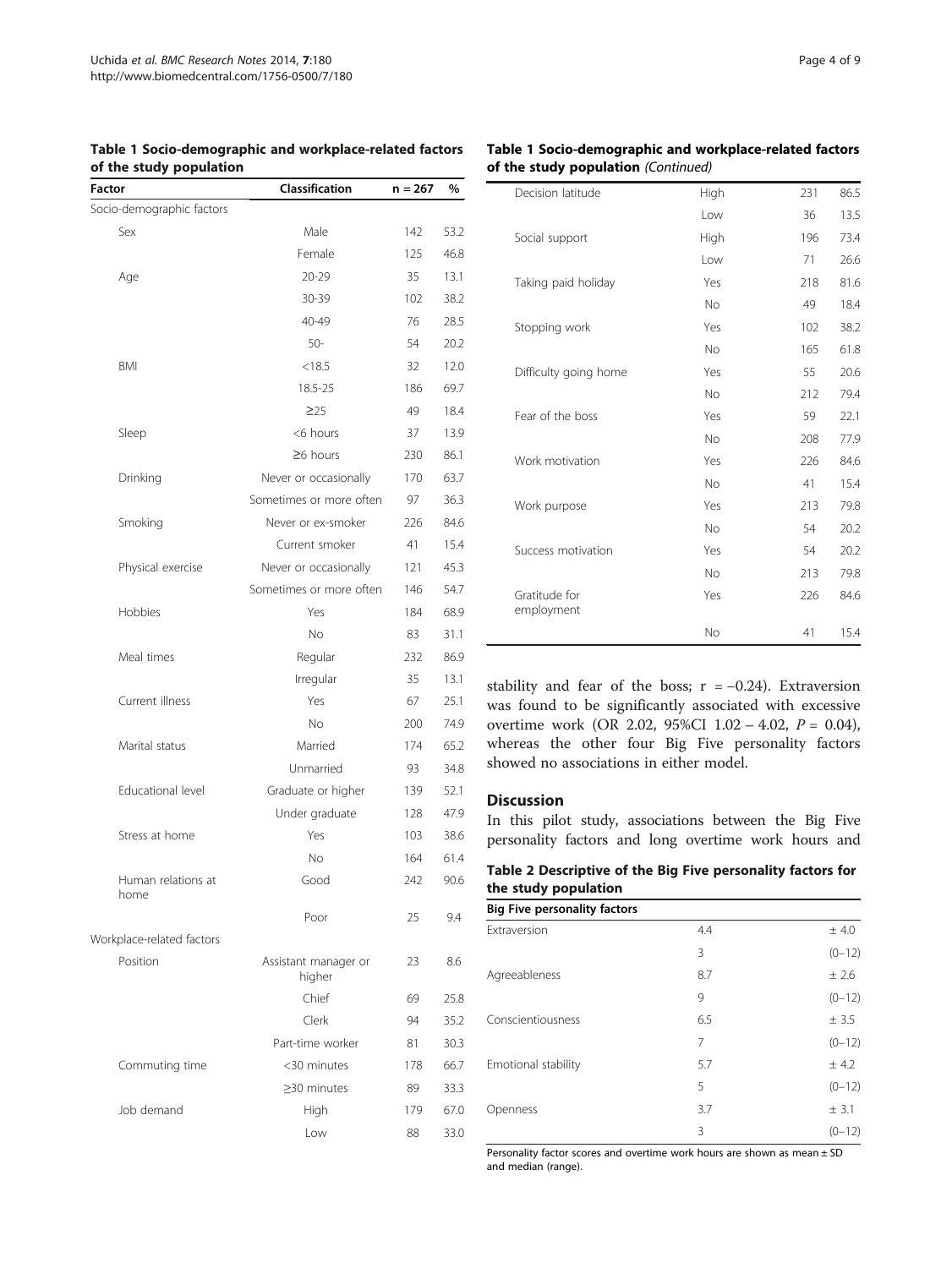| Factor                    | Classification              | Long overtime work hours |      |           |              | <b>Excessive overtime work</b> |      |           |        |
|---------------------------|-----------------------------|--------------------------|------|-----------|--------------|--------------------------------|------|-----------|--------|
|                           |                             | 95% CI<br>OR             |      | $\pmb{P}$ | OR<br>95% CI |                                |      | $\pmb{P}$ |        |
| Socio-demographic factors |                             |                          |      |           |              |                                |      |           |        |
| Sex                       | Male                        | 1.00                     |      |           |              | 1.00                           |      |           |        |
|                           | Female                      | 0.18                     | 0.10 | 0.30      | < 0.01       | 0.26                           | 0.14 | 0.47      | < 0.01 |
| Age                       | $20 - 29$                   | 1.00                     |      |           |              | 1.00                           |      |           |        |
|                           | 30-39                       | 0.67                     | 0.31 | 1.45      | 0.31         | 0.69                           | 0.31 | 1.52      | 0.35   |
|                           | 40-49                       | 0.57                     | 0.25 | 1.28      | 0.17         | 0.31                           | 0.13 | 0.76      | 0.01   |
|                           | $50-$                       | 0.69                     | 0.29 | 1.64      | 0.40         | 0.58                           | 0.23 | 1.42      | 0.23   |
| BMI                       | 18.5-25                     | 1.00                     |      |           |              | 1.00                           |      |           |        |
|                           | < 18.5                      | 0.65                     | 0.30 | 1.40      | 0.27         | 0.66                           | 0.26 | 1.71      | 0.40   |
|                           | $\geq$ 25                   | 2.22                     | 1.15 | 4.32      | 0.02         | 1.98                           | 1.03 | 3.83      | 0.04   |
| Sleep                     | $\geq 6$ hours              | 1.00                     |      |           |              | 1.00                           |      |           |        |
|                           | <6 hours                    | 0.92                     | 0.46 | 1.85      | 0.82         | 1.72                           | 0.83 | 3.57      | 0.14   |
| Drinking                  | Never or occasionally       | 1.00                     |      |           |              | 1.00                           |      |           |        |
|                           | Sometimes or more often     | 0.95                     | 0.57 | 1.56      | 0.83         | 0.86                           | 0.49 | 1.51      | 0.59   |
| Smoking                   | Never or ex-smoker          | 1.00                     |      |           |              | 1.00                           |      |           |        |
|                           | Current smoker              | 1.48                     | 0.75 | 2.90      | 0.26         | 1.09                           | 0.53 | 2.28      | 0.81   |
| Physical exercise         | Sometimes or more often     | 1.00                     |      |           |              | 1.00                           |      |           |        |
|                           | Never or occasionally       | 0.84                     | 0.52 | 1.36      | 0.47         | 1.12                           | 0.65 | 1.91      | 0.69   |
| Hobbies                   | Yes                         | 1.00                     |      |           |              | 1.00                           |      |           |        |
|                           | No                          | 1.01                     | 0.60 | 1.70      | 0.96         | 0.92                           | 0.51 | 1.64      | 0.77   |
| Meal times                | Regular                     | 1.00                     |      |           |              | 1.00                           |      |           |        |
|                           | Irregular                   | 3.91                     | 1.71 | 8.97      | < 0.01       | 3.82                           | 1.84 | 7.94      | < 0.01 |
| Current illness           | No                          | 1.00                     |      |           |              | 1.00                           |      |           |        |
|                           | Yes                         | 0.68                     | 0.39 | 1.19      | 0.18         | 0.55                           | 0.28 | 1.08      | 0.08   |
| Marital status            | Married                     | 1.00                     |      |           |              | 1.00                           |      |           |        |
|                           | Unmarried                   | 1.32                     | 0.79 | 2.18      | 0.29         | 1.78                           | 1.03 | 3.09      | 0.04   |
| Educational level         | Graduate or higher          | 1.00                     |      |           |              | 1.00                           |      |           |        |
|                           | Undergraduate               | 0.74                     | 0.46 | 1.20      | 0.22         | 0.66                           | 0.38 | 1.14      | 0.14   |
| Stress at home            | No                          | 1.00                     |      |           |              | 1.00                           |      |           |        |
|                           | Yes                         | 0.65                     | 0.39 | 1.06      | 0.08         | 0.88                           | 0.51 | 1.54      | 0.66   |
| Human relations at home   | Good                        | 1.00                     |      |           |              | 1.00                           |      |           |        |
|                           | Poor                        | 0.90                     | 0.39 | 2.05      | 0.80         | 1.25                           | 0.52 | 3.05      | 0.62   |
| Workplace-related factors |                             |                          |      |           |              |                                |      |           |        |
| Position                  | Clerk                       | 1.00                     |      |           |              | 1.00                           |      |           |        |
|                           | Chief                       | 0.92                     | 0.35 | 2.41      | 0.87         | 0.83                           | 0.33 | 2.11      | 0.70   |
|                           | Assistant manager or higher | 1.12                     | 0.58 | 2.20      | 0.73         | 0.61                           | 0.32 | 1.16      | 0.13   |
|                           | Part-time worker            | 0.05                     | 0.02 | 0.13      | < 0.01       | 0.03                           | 0.01 | 0.14      | < 0.01 |
| Commuting time            | <30 minutes                 | 1.00                     |      |           |              | 1.00                           |      |           |        |
|                           | $\geq$ 30 minutes           | 0.80                     | 0.48 | 1.33      | 0.39         | 0.80                           | 0.45 | 1.42      | 0.44   |
| Job demand                | Low                         | 1.00                     |      |           |              | 1.00                           |      |           |        |
|                           | High                        | 3.15                     | 1.84 | 5.41      | < 0.01       | 2.67                           | 1.39 | 5.11      | < 0.01 |
| Decision latitude         | High                        | 1.00                     |      |           |              | 1.00                           |      |           |        |
|                           | Low                         | 1.90                     | 0.92 | 3.93      | 0.08         | 2.08                           | 1.01 | 4.30      | 0.048  |

## <span id="page-4-0"></span>Table 3 Results of univariate logistic regression analysis for long overtime work hours and excessive overtime work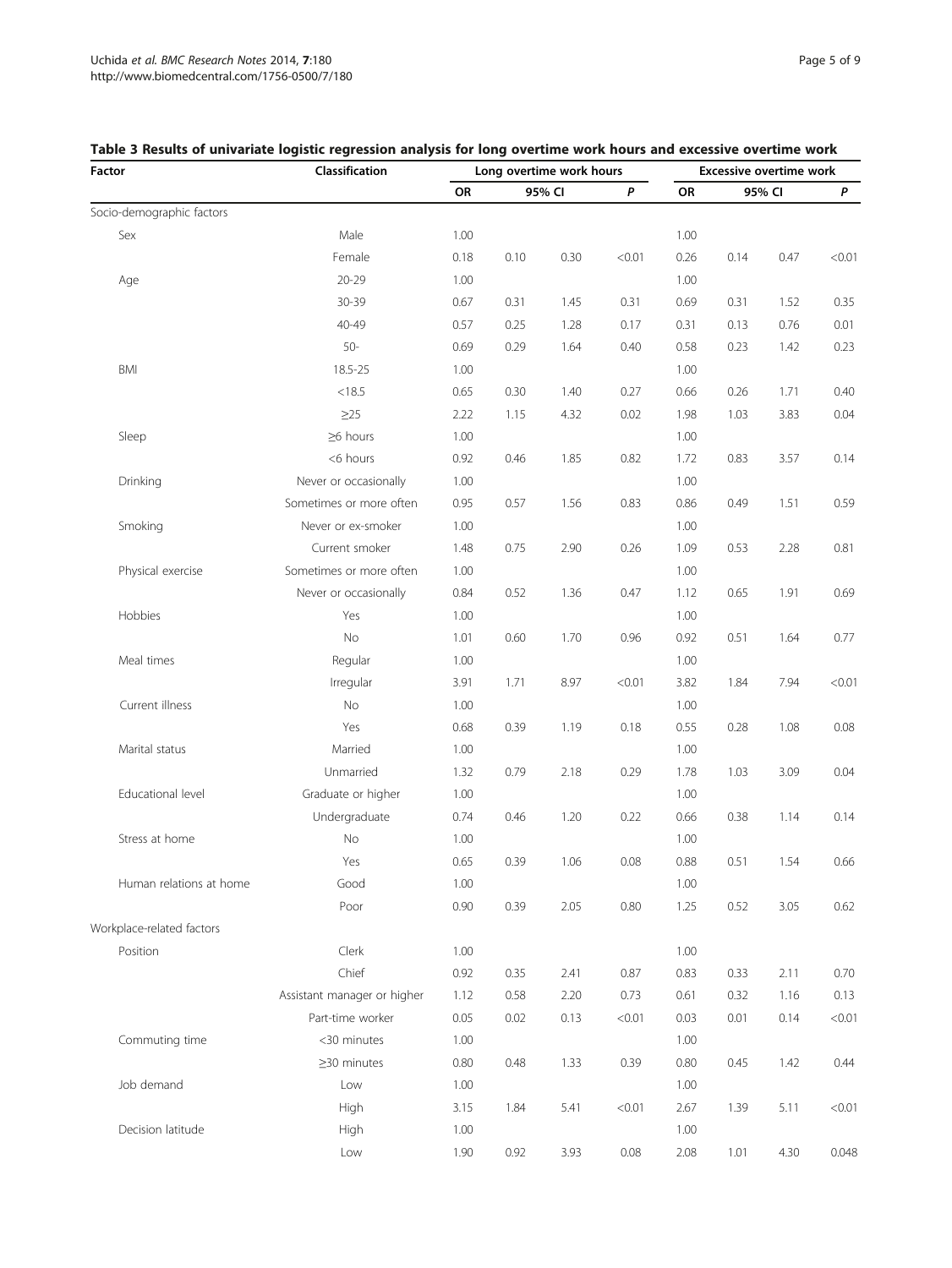| Social support               | High | 1.00 |      |       |        | 1.00 |      |      |        |
|------------------------------|------|------|------|-------|--------|------|------|------|--------|
|                              | Low  | 1.28 | 0.74 | 2.21  | 0.37   | 1.63 | 0.91 | 2.93 | 0.10   |
| Taking paid holiday          | Yes  | 1.00 |      |       |        | 1.00 |      |      |        |
|                              | No   | 5.01 | 2.38 | 10.55 | < 0.01 | 4.47 | 2.33 | 8.54 | < 0.01 |
| Stopping work                | No   | 1.00 |      |       |        | 1.00 |      |      |        |
|                              | Yes  | 2.42 | 1.45 | 4.02  | < 0.01 | 1.97 | 1.14 | 3.40 | 0.01   |
| Difficulty going home        | No   | 1.00 |      |       |        | 1.00 |      |      |        |
|                              | Yes  | 3.32 | 1.73 | 6.37  | < 0.01 | 1.85 | 0.99 | 3.47 | 0.05   |
| Fear of the boss             | No   | 1.00 |      |       |        | 1.00 |      |      |        |
|                              | Yes  | 2.09 | 1.15 | 3.81  | 0.02   | 2.63 | 1.43 | 4.82 | < 0.01 |
| Work motivation              | Yes  | 1.00 |      |       |        | 1.00 |      |      |        |
|                              | No   | 1.31 | 0.67 | 2.56  | 0.43   | 1.26 | 0.61 | 2.58 | 0.54   |
| Work purpose                 | Yes  | 1.00 |      |       |        | 1.00 |      |      |        |
|                              | No   | 0.98 | 0.54 | 1.78  | 0.95   | 1.40 | 0.74 | 2.67 | 0.30   |
| Success motivation           | Yes  | 1.00 |      |       |        | 1.00 |      |      |        |
|                              | No   | 0.58 | 0.31 | 1.07  | 0.08   | 0.89 | 0.46 | 1.72 | 0.73   |
| Gratitude for employment     | Yes  | 1.00 |      |       |        | 1.00 |      |      |        |
|                              | No   | 0.93 | 0.48 | 1.80  | 0.82   | 0.59 | 0.26 | 1.34 | 0.21   |
| Big Five personality factors |      |      |      |       |        |      |      |      |        |
| Extraversion                 | High | 1.00 |      |       |        | 1.00 |      |      |        |
|                              | Low  | 1.57 | 0.97 | 2.55  | 0.07   | 3.07 | 1.73 | 5.45 | < 0.01 |
| Agreeableness                | High | 1.00 |      |       |        | 1.00 |      |      |        |
|                              | Low  | 1.35 | 0.83 | 2.19  | 0.22   | 2.06 | 1.18 | 3.61 | 0.01   |
| Conscientiousness            | High | 1.00 |      |       |        | 1.00 |      |      |        |
|                              | Low  | 1.27 | 0.78 | 2.06  | 0.33   | 1.75 | 1.01 | 3.05 | 0.047  |
| Emotional stability          | High | 1.00 |      |       |        | 1.00 |      |      |        |
|                              | Low  | 1.48 | 0.91 | 2.40  | 0.11   | 2.49 | 1.42 | 4.37 | < 0.01 |
| Openness                     | High | 1.00 |      |       |        | 1.00 |      |      |        |
|                              | Low  | 1.23 | 0.76 | 2.00  | 0.39   | 1.36 | 0.79 | 2.35 | 0.26   |

Table 3 Results of univariate logistic regression analysis for long overtime work hours and excessive overtime work (Continued)

excessive overtime were evaluated among Japanese white-collar workers. Low Extraversion was found to be associated with excessive overtime work, while it had no significant association with long overtime work hours.

We employed the globally accepted Big Five personality test [\[39](#page-8-0)] to evaluate the characteristics of workers in this study. Although previous studies showed associations between Extraversion and work performance of workers [[32](#page-8-0)] or absenteeism [\[33\]](#page-8-0), there have been no previous studies regarding the association with number of working hours. The results of the present study indicated that low Extraversion was related to excessive overtime in workers in both univariate and multivariate regression models. The association was significant for excessive overtime work but not daily longer overtime work hours. Extraversion generally indicates a personality that displays behaviors of talkativeness, liveliness or proactivity [\[39](#page-8-0)]. We therefore speculate that the present findings could be explained to the extent that workers with the characteristic of low Extraversion may tend to work alone even when they become busy, which may result in excessive overtime work as their work burden increases. In addition to this result, a previous review [\[28](#page-7-0)] and other studies [\[29,30\]](#page-7-0) showed an association between lower Extraversion and depressive symptoms. From these results, low Extraversion may be associated with both excessive overtime and symptoms of depression. The present study may therefore be useful to inform the relationship among number of working hours and mental health. As Conscientiousness was also shown to be related to high work performance [[31](#page-8-0)], we initially expected that this characteristic would be associated with overtime work, but no such association was found in the multivariate analysis. The absence of this association could be explained that conscientious workers may tend to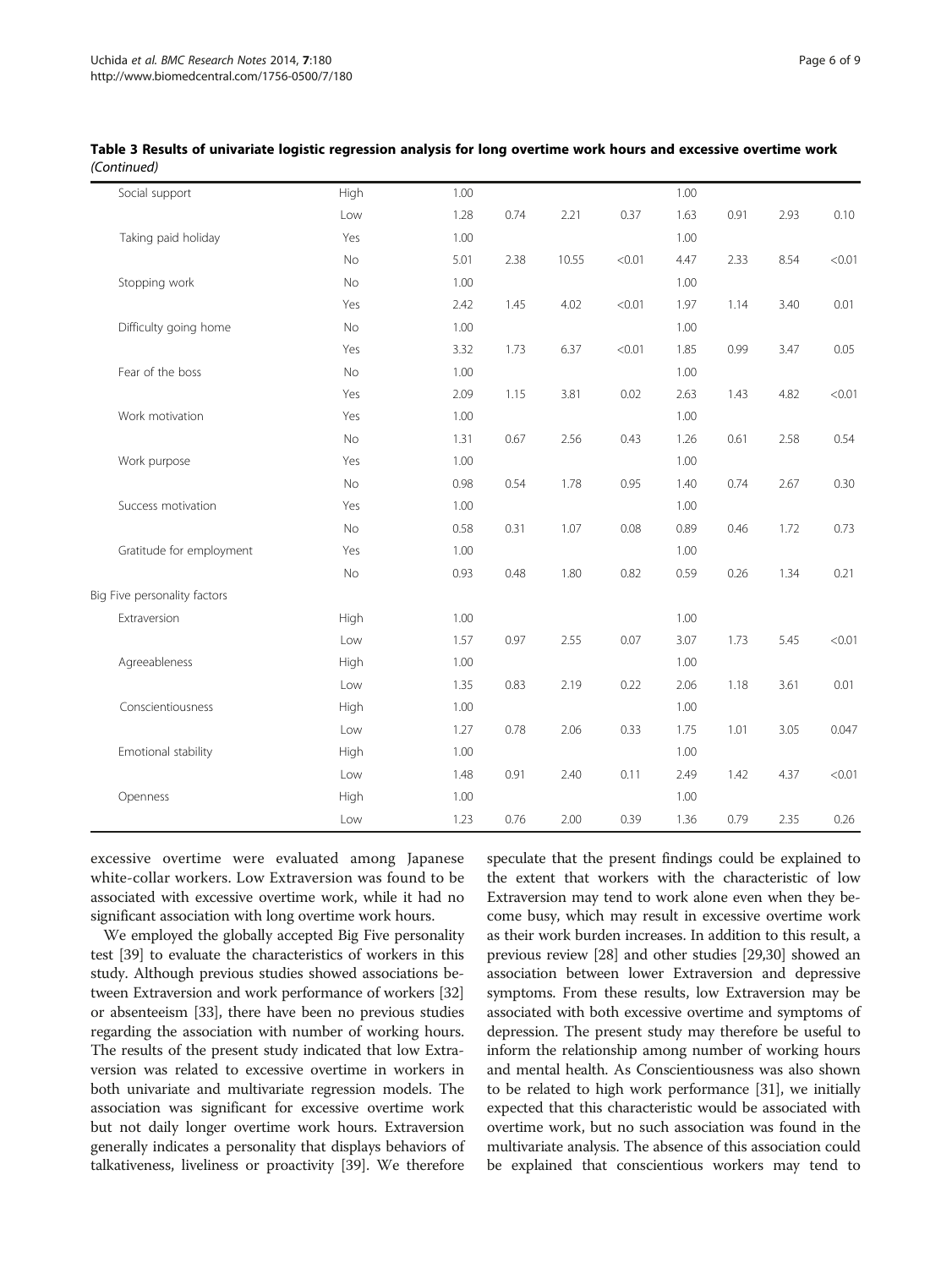| <b>Personality factor</b> |      |           |        | Long overtime work hours | <b>Excessive overtime work</b> |           |        |      |      |
|---------------------------|------|-----------|--------|--------------------------|--------------------------------|-----------|--------|------|------|
|                           |      | <b>OR</b> | 95% CI |                          | P                              | <b>OR</b> | 95% CI |      | P    |
| Extraversion              | High | 1.00      |        |                          |                                | 1.00      |        |      |      |
|                           | Low  | 0.88      | 0.46   | 1.68                     | 0.70                           | 2.02      | 1.02   | 4.02 | 0.04 |
| Agreeableness             | High | 1.00      |        |                          |                                | 1.00      |        |      |      |
|                           | Low  | 0.83      | 0.43   | 1.58                     | 0.57                           | 1.69      | 0.85   | 3.36 | 0.13 |
| Conscientiousness         | High | 1.00      |        |                          |                                | 1.00      |        |      |      |
|                           | Low  | 0.94      | 0.48   | 1.84                     | 0.85                           | 1.51      | 0.75   | 3.06 | 0.25 |
| Emotional stability       | High | 1.00      |        |                          |                                | 1.00      |        |      |      |
|                           | Low  | 0.66      | 0.34   | 1.28                     | 0.22                           | 1.54      | 0.77   | 3.06 | 0.22 |
| Openness                  | High | 1.00      |        |                          |                                | 1.00      |        |      |      |
|                           | Low  | 0.75      | 0.38   | 1.50                     | 0.42                           | 1.14      | 0.56   | 2.33 | 0.72 |

<span id="page-6-0"></span>Table 4 Odds ratios (OR), 95% confidence intervals (95%CI) and significance of personality factors for belonging to the group with long overtime work hours and excessive overtime work

Each personality factor was adjusted for any socio-demographic factor or work-place related factor significant in univariate model. Adjusted factors were sex, age, BMI, meal times, marital status, position, job demand, decision latitude, social support, taking paid holidays, stopping work, difficulty going home and fear of the boss.

rigidly follow the rules regarding the number of permissible overtime working hours. An individual with the Conscientiousness personality trait not only performs his/her work conscientiously but also behaves honestly. Agreeableness, Emotional stability and Openness were found to be associated with depressive symptoms in other studies [[29,30](#page-7-0)]. In this study, Agreeableness and Emotional stability were associated with excessive overtime work in the univariate analysis, but this association was not evident in the multivariate analysis. This phenomenon indicated that low association may exist between Agreeableness and Emotional stability and excessive overtime work in univariate analysis. But those associations disappeared by adjustment in multivariate analysis because some confounding variables might exist between Agreeableness and Emotional stability and excessive overtime work. In other words, perhaps these particular personality factors may associate with mental health directly rather than excessive overtime work. However, these possibilities are not explained by this study alone, further study is needed to clarify associations between number of working hours and mental health. Overall, this study showed that excessive overtime work was most associated with Extraversion among Big Five factors. We propose that Extraversion should be taken into consideration preferentially to control overtime work. For example, if we devise practical ways to enhance communication among workers or train them in communication skills it may induce sharing of heavy workloads resulting in reduction of excessive overtime work in individuals during busy periods. Moreover, this intervention may contribute to improvement of workers' mental health.

Although personality can be expected to affect work time, there have been few reports regarding this association. However, as number of work hours is known to

be a key factor in adverse health effects, it is necessary to discuss these associations. The lack of reports is probably due to the absence of accurate work time data because previous studies used self-reported number of work hours and average number of hours per day [[6,27](#page-7-0)]. Therefore, accurate data regarding overtime work hours throughout the year could not be considered. This important issue was noted as a problem that should be clarified in a previous report [\[14](#page-7-0)]. In the present study, we used precise work hour data and evaluated the association with personality because we used work time records. Moreover, this study suggested that excessive overtime is a useful factor for work time analysis that can also be measured as accumulation of number of working hours over short periods. Therefore, this outcome measure allowed the evaluation of more information than just average number of work hours. Thus, it was suggested that not only average number of work hours but also occurrence of excessive overtime work should be taken into consideration to evaluate work time effects.

This study had several limitations. First, because this pilot study was cross-sectional, cause-effect relations were less clear than had it been longitudinal. In addition, time-course change of the relations between variables and number of working hours was also unclear. Because time-course change of the variables may affect the association between personality and number of working hours, a longitudinal study will be necessary. Second, the alpha of the work-time related questionnaire was not high although the questions were based on those validated in previous studies. This may be because the questionnaire included some questions which were not entirely associated with number of working hours. Improvement of the questionnaire is a task for the future.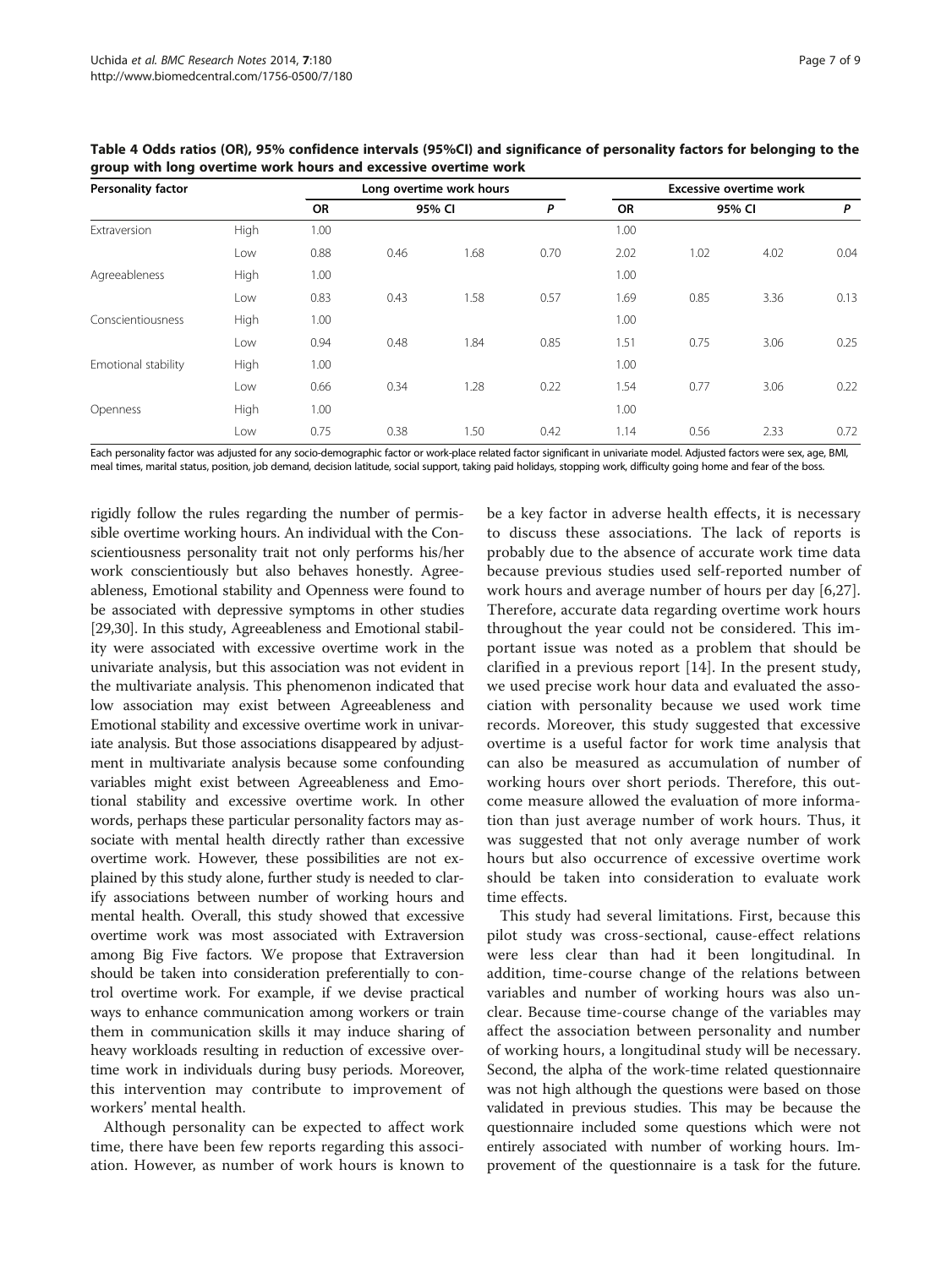<span id="page-7-0"></span>Third, to the extent that the sample size was relatively small and drawn from white-collar workers at one institution it may have influenced the skewness or distribution of the personality scores. Indeed, some employers screen and select employees that fit a prescribed or desired personality profile deemed most suitable for their organization, which would explain any skew in distribution of personality scores. In addition a larger sample from a wider occupation population might have allowed us to evaluate extremely excessive overtime work such as over 80 h/month or 100 h/month. Further studies in larger numbers of subjects across a wider range of occupations are necessary to fully generalize the results. Moreover, selection bias may have occurred because those that worked longer work hours may have been suspicious and chosen not to participate. Response rates should be increased in future studies to avoid such bias. Fourth, the possibility of underestimation of number of working hours could not be fully ruled out. In Japan, work hours data from Labour Force Survey [18] is usually slightly larger than that from Monthly Labour Survey [19]. This disparity may be due to unpaid overtime work because the latter was derived from company data. More precise methods to investigate number of working hours should be determined. As issues remain unclear in this field, further studies in several disciplines are necessary.

#### Conclusion

The results of the present pilot study indicate low Extraversion is associated with excessive overtime work. We suggest personality factors should be included in studies which evaluate number of working hours and mental health. Moreover, strengthening communication skills or training workers in skills comprising Extraversion factors may contribute to reduction of excessive overtime work in individuals resulting in positive health benefits. Further studies are needed to clarify associations among personality, long work hours, and mental health among workers.

#### Competing interests

The authors declare that they have no competing interests.

#### Authors' contributions

MU contributed the study design, data collection, analysis, interpretation, and manuscript preparation. MK and SK helped with manuscript preparation and interpretation. All authors read and approved the final version of the manuscript.

#### Acknowledgments

We thank Tomoko Fujimura, Hiroko Hayashi, Naomi Yuzawa, Hiromi Saguchi, Koji Kamijo, Kazuki Nagai, Junichi Kitamura, and Yoshinobu Shinkai for their support.

#### Received: 30 April 2013 Accepted: 22 March 2014 Published: 27 March 2014

#### References

- 1. Working time. [[http://www.ilo.org/empent/areas/business-helpdesk/](http://www.ilo.org/empent/areas/business-helpdesk/WCMS_DOC_ENT_HLP_TIM_EN/lang--en/index.htm) [WCMS\\_DOC\\_ENT\\_HLP\\_TIM\\_EN/lang](http://www.ilo.org/empent/areas/business-helpdesk/WCMS_DOC_ENT_HLP_TIM_EN/lang--en/index.htm)–en/index.htm]
- 2. Stress at the workplace. [[http://www.who.int/occupational\\_health/topics/](http://www.who.int/occupational_health/topics/stressatwp/en/) [stressatwp/en/\]](http://www.who.int/occupational_health/topics/stressatwp/en/)
- Hurrell JJ Jr, McLaney MA: Exposure to job stress-a new psychometric instrument. Scand J Work Environ Health 1988, 14:27–28.
- 4. Uehata T: Long working hours and occupational stress-related cardiovascular attacks among middle-aged workers in Japan. J Hum Ergol (Tokyo) 1991, 20:147–153.
- 5. Sokejima S, Kagamimori S: Working hours as a risk factor for acute myocardial infarction in Japan: case–control study. BMJ 1998, 317:775–780.
- 6. Virtanen M, Ferrie JE, Singh-Manoux A, Shipley MJ, Vahtera J, Marmot MG, Kivimaki M: Overtime work and incident coronary heart disease: the Whitehall II prospective cohort study. Eur Heart J 2010, 31:1737-1744.
- 7. Hayashi T, Kobayashi Y, Yamaoka K, Yano E: Effect of overtime work on 24-hour ambulatory blood pressure. J Occup Environ Med 1996, 38:1007–1011.
- 8. Nylen L, Voss M, Floderus B: Mortality among women and men relative to unemployment, part time work, overtime work, and extra work: a study based on data from the Swedish twin registry. Occup Environ Med 2001, 58:52–57.
- 9. Dembe AE, Erickson JB, Delbos RG, Banks SM: The impact of overtime and long work hours on occupational injuries and illnesses: new evidence from the United States. Occup Environ Med 2005, 62:588-597.
- 10. Krueger GP: Sustained work, fatigue, sleep loss and performance: a review of the issues. Work Stress 1989, 3:129–141.
- 11. Harma M: Workhours in relation to work stress, recovery and health. Scand J Work Environ Health 2006, 32:502–514.
- 12. Comprehensive Program for the Prevention of Health Impairment Due to Overwork; 2002 [[http://www.jniosh.go.jp/icpro/jicosh-old/english/guideline/](http://www.jniosh.go.jp/icpro/jicosh-old/english/guideline/OverworkMeasures.html) [OverworkMeasures.html\]](http://www.jniosh.go.jp/icpro/jicosh-old/english/guideline/OverworkMeasures.html)
- 13. Report of compensation for industrial accidents in 2011. [\[http://www.](http://www.mhlw.go.jp/stf/houdou/2r9852000002coxc.html) [mhlw.go.jp/stf/houdou/2r9852000002coxc.html\]](http://www.mhlw.go.jp/stf/houdou/2r9852000002coxc.html)
- 14. Fujino Y, Horie S, Hoshuyama T, Tsutsui T, Tanaka Y: A systematic review of working hours and mental health burden. Sangyo Eiseigaku Zasshi 2006, 48:87–97 (in Japanese).
- 15. Shima S: Overwork and mental health focusing on long working hours. Occup Health Rev 2008, 20:161–173 (in Japanese).
- 16. A survey on state of employees' health 2007. [[http://www.mhlw.go.jp/](http://www.mhlw.go.jp/toukei/itiran/roudou/saigai/anzen/kenkou07/index.html) [toukei/itiran/roudou/saigai/anzen/kenkou07/index.html](http://www.mhlw.go.jp/toukei/itiran/roudou/saigai/anzen/kenkou07/index.html)]
- 17. Hammer TH, Saksvik PO, Nytro K, Torvatn H, Bayazit M: Expanding the psychosocial work environment: workplace norms and work-family conflict as correlates of stress and health. J Occup Health Psychol 2004, 9:83-97.
- 18. Labour force survey. [\[http://www.stat.go.jp/data/roudou/index.htm\]](http://www.stat.go.jp/data/roudou/index.htm)
- 19. Monthly labour survey. [\[http://www.mhlw.go.jp/toukei/list/30-1a.html\]](http://www.mhlw.go.jp/toukei/list/30-1a.html)
- 20. Shimomitsu T, Levi L: Recent working life changes in Japan. Eur J Public Health 1992, 2:76–86.
- 21. Kobayashi F: Japanese perspective of future worklife. Scand J Work Environ Health 1997, 23:66–72.
- 22. Brett JM, Stroh LK: Working 61 plus hours a week: why do managers do it? J Appl Psychol 2003, 88:67–78.
- 23. Akerstedt T, Knutsson A, Westerholm P, Theorell T, Alfredsson L, Kecklund G: Mental fatigue, work and sleep. J Psychosom Res 2004, 57:427–433.
- 24. Beckers DG, van der Linden D, Smulders PG, Kompier MA, van Veldhoven MJ, van Yperen NW: Working overtime hours: relations with fatigue, work motivation, and the quality of work. J Occup Environ Med 2004, 46:1282–1289.
- 25. Rhoads JM: Overwork. JAMA 1977, 237:2615-2618.
- 26. Watanabe S, Torii J, Shinkai S, Watanabe T: Relationships between health status and working conditions and personalities among VDT workers. Environ Res 1993, 61:258–265.
- 27. Hagihara A, Tarumi K, Miller AS, Morimoto K: Type A and Type B behaviors, work stressors, and social support at work. Prev Med 1997, 26:486–494.
- 28. Clark LA, Watson D, Mineka S: Temperament, personality, and the mood and anxiety disorders. J Abnorm Psychol 1994, 103:103-116.
- 29. Kling KC, Ryff CD, Love G, Essex M: Exploring the influence of personality on depressive symptoms and self-esteem across a significant life transition. J Pers Soc Psychol 2003, 85:922–932.
- 30. Chioqueta A, Sitiles T: Personality traits and the development of depression, hopelessness, and suicide ideation. Pers Individ Dif 2005, 38:1283–1291.